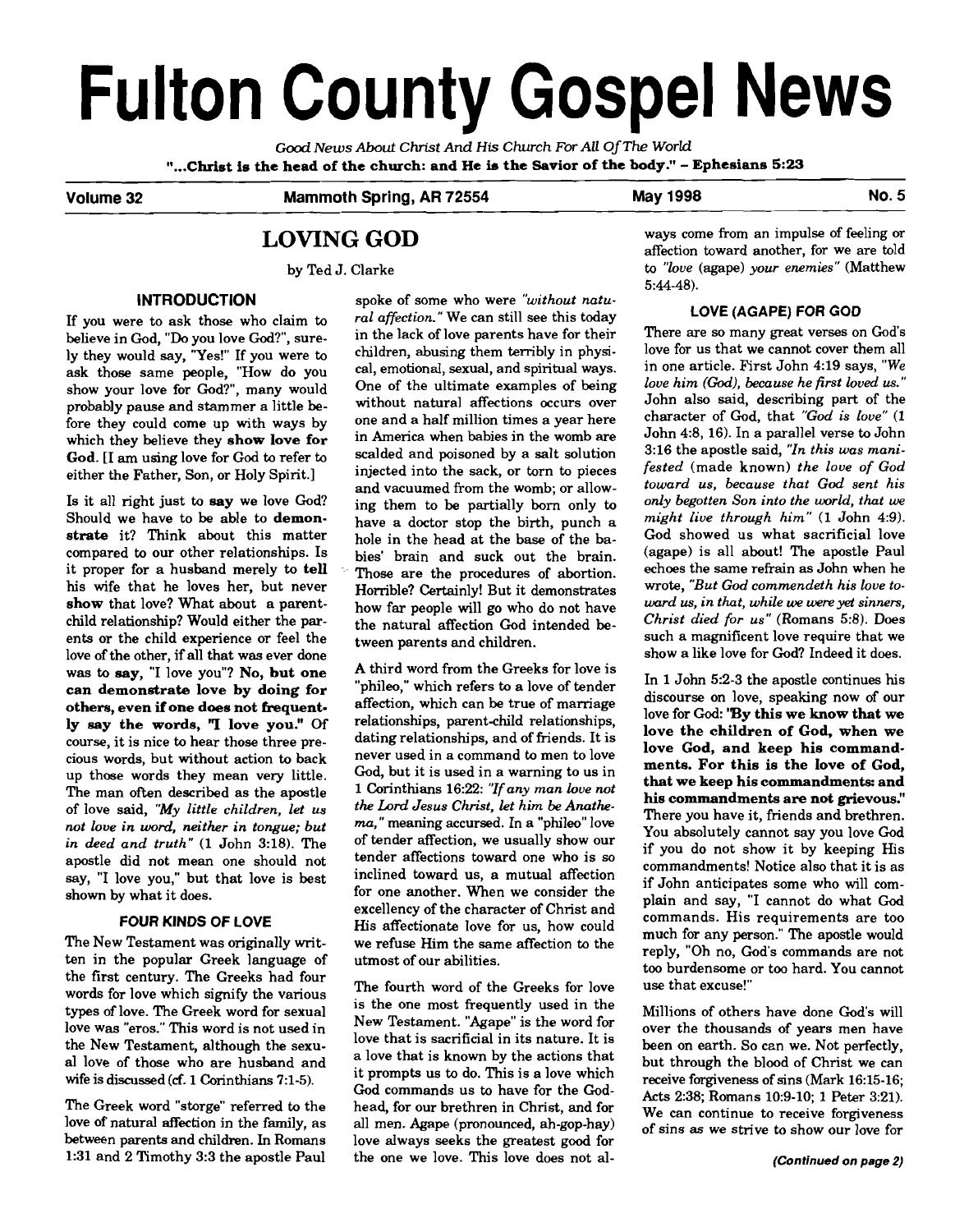#### **FULTON COUNTY GOSPEL NEWS**  USPS Publication *t* 21 1780

... is a Periodical publication issued monthly by the Church of Christ at Third and Bethel (P.O. Box 251). Mammoth Spring, AR 72554-025 1. POSTMASTER: Please mail all changes of address to the above address.

FCGN is mailed free of charge to any who care to receive it. We will be happy to add any names to the regular mailing list If you send in a name we must have a complete address, including number and street name, or R.R. or HCR number, plus **box** number, or a P.O. Box number and the NINE DIGIT ZIP CODE. This paper is supported by voluntary contributions for which we are grateful. Fmancial information will be **furnished** upon request. *Mail all address corrections or manuscripts* **to:** 

#### **FULTON COUNTY GOSPEL NEWS**

*P.* 0. *Box* 251

| Mammoth Spring, AR 72554 |                              |  |
|--------------------------|------------------------------|--|
|                          |                              |  |
|                          |                              |  |
|                          |                              |  |
|                          | E-Mail  tedjc@mail.oci-i.com |  |

#### **(Continued from page 1)**

God by walking in the light of His word and living the Christian life. If we walk in the light, we can confess our sins as an erring child of God, and when we repent and try to do better, God will cleanse us from every sin (1 John 1:7-10; Acts 8:21-24).

Jesus also emphasized our need to show our love for God through our obedience to Him. Notice the following commands from the gospel of John. *"If* ye *love me, keep* [you will keep, **ASV]** *my commandments..* . *.He that hath my commandments, and keepeth them, he it is that loveth me: and he that loveth me shall be loved*  of *my Father, and I will love him, and will manifest myself to him* ... *If a man love me, he will keep my words: and my Father will love him, and we will come unto him, and make ow abode* [dwelling] *with* **him..** .If *ye keep my commandments, ye shall abide in my love; even as I have kept my Father's commandments, and abide in his love"* (John 14:15, 21, 23; 15:lO). First John 2:5 also demonstrates that only those who keep God's word **can**  properly say they love God: *"But whoso keepeth his word, in him verily* [truly] *is the love of God perfected; hereby we know that we are in him."* Saying, *"I*  love God, "just isn't enough.

## **DO YOU LOVE THE LORD?**

How do you answer this question? Have you shown your love for God by **obeying**  the gospel? Do you have faith in Christ as God's Son who died on the cross that you may have forgiveness of sins (John 8:24; 14:6; Acts 2:36)? Are you willing to repent of your sins, turning from a life of indifference and disobedience to begin doing God's will, thus showing your love for Him (Acts 2:38; 17:30-31; 2 Corinthians 7:lO; Luke 3:3-5)? Are you willing to publicly confess your faith in Christ as God's Son (Acts 8:36-37, **KJV;** Romans 10:9-lo)? Have you obeyed God's command to be baptized in the name of Christ that you may obtain the forgiveness of your past sins in Christ (Mark 16:16; Acts 2:38; 22:16; Romans 6:3-5; 1 Peter 3:21)? These are commands of the Lord you cannot neglect and still try to say you love Him!

Are you a Christian, but one who has been unfaithful to His command that you keep on obeying His commands? **As** stated previously, if you repent and confess your sins, God will cleanse you from all unrighteousness (1 John 1:7-10). Do you worship God every Lord's Day and heed His command to *"not forsake the assembling of yourselves together,* **as** *the manner of some is"* (Hebrews 10:25). *Or,* are you one of the "some" whose "manner" is to forget the worship services of the church? When you forsake the command to **assem**ble every Lord's Day, you also disobey His command to remember Christ's sacrifice by partaking of the Lord's Supper (1 Corinthians 10:16; 11:23-27).

It is also the case that if you love the Lord you will love your brethren. First John 3:17-18 says, *"But whoso hath this world's* **good,** *and seeth his brother have need, and shutteth up his bowels* fieart] *of compassion from him, how dwelkth the love of God in him? My little children, let US not love in word, neither in tongue; but in deed and truth." "Let us love one another: for love is of God"* (1 John 4:7). Do you have need to seek your brother's forgiveness or extend forgiveness to another? You cannot claim to love God and leave these things undone (Matthew 5:22-24; 18:15-17).

You also show your love for God by the way you live, your manner of life. Mark 12:30 says, *'And thou shalt love the Lord thy God with all thy heart, and with all thy soul, and with all thy mind, and with all thy strength: this is the first commandment.* " One cannot claim to love God and so live as to show love for the sinful things of the world. Again the apostle of love speaks, *"Love not the world, neither the things that are in the world.* **If any man love the world, the love of the Father is not in him.**  *For all that is in the world, the lust of the flesh. the lust of the eyes, and the pride of life, is not of the Father, but is of the world And the world passeth away, and the lust thereofi but he that dodh the will*  of God abideth forever" (1 John 2:15-17). If you truly love God you will strive to be holy, as He is holy (1 Peter 2:14-16). You cannot go to heaven if you are continuing to live in sin **(1** Corinthians 6:9-11; Galatians 5:19-21). If you truly love **God,** you will strive to show the fruit of the Spirit (Galatians 5:22-24) and practice developing the Christian graces of 2 Peter 1:5-11. It just will not do to say you love God and not show it!

## **CONCLUSION**

The love of God is such a tremendous thing. He gave Christ to die in our place, that we might live forever in His presence (2 Corinthians 5:19-21). God will forgive every sin of our past when we obey the gospel, and He will keep on forgiving the sins we commit through weakness as Christians. Think of it! God loves us that much! Though sin cost His only begotten Son and though He is completely holy and separate from sin, He keeps on loving us enough to keep on forgiving us when we fail Him (Romans 3:9, 23).

Do you think of how much you can show your love for God by doing His will, or do you wonder how little you might have to do to squeeze into heaven? If it is the latter, you truly do not love God and you will not have to worry about squeezing into heaven. Hell will be more crowded than heaven (Matthew 7:13-14), but if you do not love the Lord there will be room for you (1 Corinthians 16:22).

Please talk with a preacher, elder or member of the church of Christ who you know loves the Lord. He or she will see that you learn what you need to know and do to show your love for Him. **God**  has shown us what love truly is by loving us. Are you showing others by loving God?

*"Speaking the truth in love" does not mean speaking it in such a vague way that no one will object to it.* 

*A religion easy to hide is easy to lose.*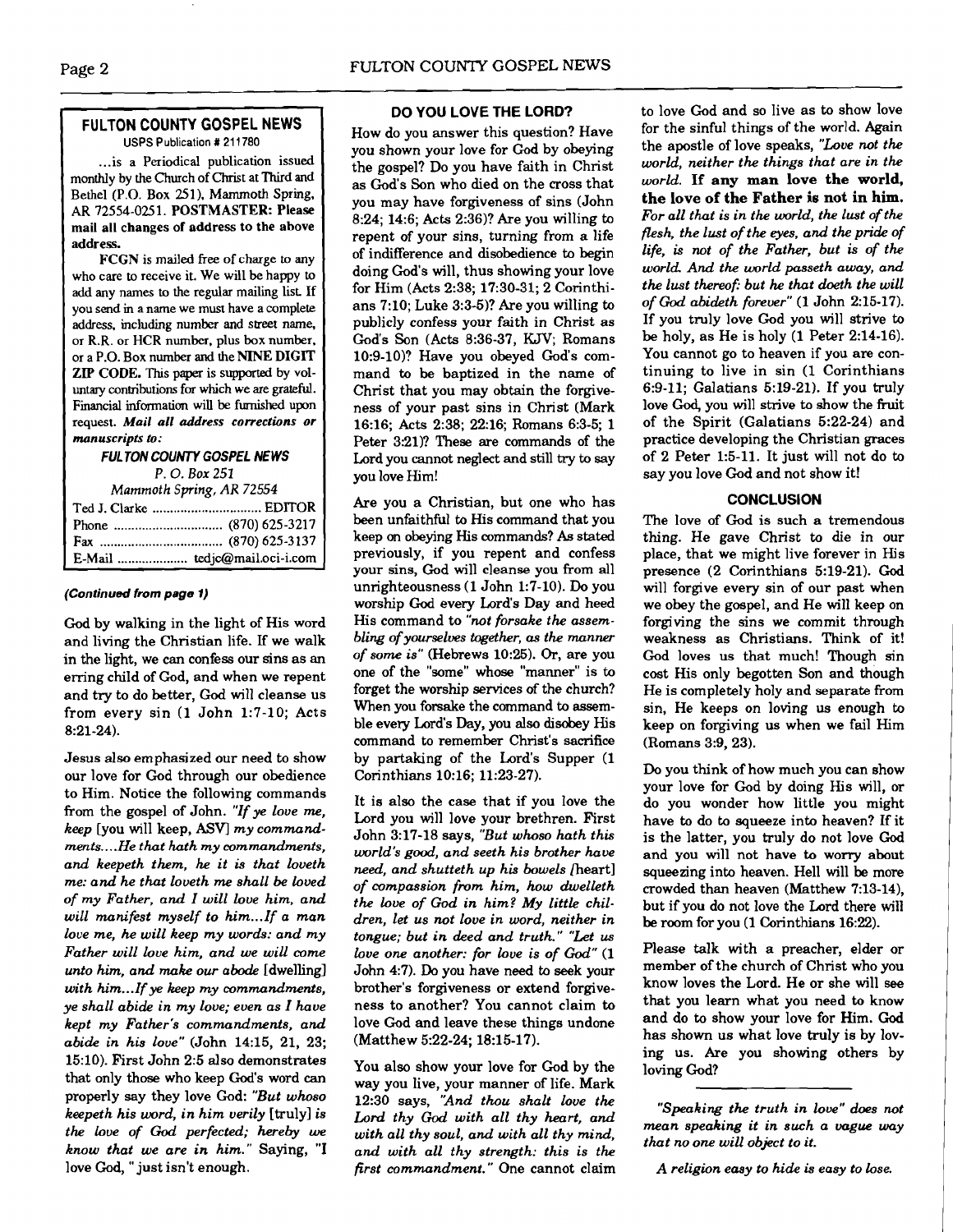## **PLEASE DON'T INSULT US!**  by Burl Curtis

There is a question floating around in our brotherhood that is somewhat a mystery. Some are asking, "Since all the churches in the New Testament had faults, which one should be used as a model for restoration?" The implication seems to be (often with an I'm smarterthan-you-are smirk), that restoring the New Testament church is an impractical idea. And since restoring the church Jesus built cannot and should not be done, we ought to follow certain preachers into the "wilderness" of fellowship with certain denominations. No one that we know of has come forth with an identifiable boundary for this interdenominational fellowship. For example, selected denominations and individuals are included but others, just as sincere and clean living, seem to be excluded. Why is a God-fearing Pentecostal accepted while a sincere, holyliving, God-fearing Catholic rejected? Why is a Baptist included while an honest, zealous Mormon rejected?

We find it difficult to answer this false teaching, not because the Bible is unclear, but because the correct words to describe it will appear, at least to some, unkind and uncaring. It is like discipline. "Now no chastening for the present seemeth to be joyous, but grievous'' (Heb. 12:lla), but some "mouths must be stopped" (Titus 1:lla). Perhaps the words of Jesus are most fitting, "He that is not with me is against me; and he that gathereth not with me scattereth abroad" (Matt.12:30). Please know the words used here are used with the greatest kindness to those who are sincerely caught up in this heresy and especially to those who "follow their pernicious (destructive) ways" (2 Peter 2:1,2).

First, it is an insult to the common sense of the common man to suggest we ever thought about restoring the faults of the early churches. What person, in his right mind, would want to restore lying unto God and tempting the Spirit of the Lord as Ananias and Sapphira did, or similar sins  $(Acts 5:1-11)?$  It is ridiculous to suggest we want to restore the murmuring of the Grecians against the Hebrews (Acts 6:l). Who would be so dumb to want to relive the Jewish-Gentile problem which resulted in the Jerusalem meeting recorded in Acts 15? The favorite church for these destructive "change agents" seems to be Corinth. It is an insult to those who would restore the church Jesus built to suggest we would restore the division, fornication, going to law before the unjust, and profaning of the Lord's Supper by the Corinthian church (1 Cor., chapters 1,5,6,11). **Please,** please! We may not be as smart as you think you are, but we're not that dumb.

Second, these arguments are coming from well educated preachers with master's and doctor's degrees. How can this be? In past years when brethren loved the truth so much, they were willing to have what they believed tested in open discussion (usually called debates). A speaker would sometimes set up a "straw man" and soundly whip it. [A "straw man" was a belief or series of beliefs which were not held by the opposition. For example, we were often accused of believing in "water" salvation. The opponent would completely defeat "water" salvation, but it was a "straw man" because we did not believe it in the first place. We believe, "He that believeth and is baptized shall be saved" (Mark 16:16).] To be perfectly frank, we do not believe the accusation that those of us who would restore the N.T. church have to restore their faults is worthy to be called a "straw man." It is purely a figment of the imagination of those who are ashamed of the teaching of the Bible regarding the church.

Third, as sincere and educated as they may be, those who are teaching this falsehood are placing themselves too closely with the rebellious Jews. "Woe unto them that call evil good, and good evil; that put darkness for light and light for darkness; that put bitter for sweet, and sweet for bitter! Woe unto them that are wise in their own eyes, and prudent in their own sight" (Isa. 5:20, 21). Have you watched closely the faces of those who ask, "Which church would you restore?'Do they not leave the impression, "I'm clever. I'm smart and you are not." Is this not a clear example of putting darkness for light, and light for darkness? They are a vivid fulfillment of Paul's words, "Professing themselves to be wise, they become fools" (Rom. 1:21, 22). They became "vain in their imaginations, and their foolish heart was darkened" when they suggested we wanted to restore the faults of the early church. "Hath not God made foolish the wisdom of this world" (1 Cor. 1:20)? It may bring laughter and applause in some circles, but it is a false accusation which is plainly condemned in the Bible (Luke 3:14; 1 Peter 3:16).

The Bible reveals a clear picture of the church Jesus built. If you, with an honest and good heart, will search the Scriptures (Acts 17:11), you will find who built it, when it was established, how to become a member of it, what its organization and worship is to be, and how its members are to live. This church revealed in the Bible is the one God wants for all generations. If you are not in it, you need to get in and if it is not in your community, you need to restore it. We would not presume to tell you the church Jesus built cannot be restored, or not to restore the condemned faults of some members (Matt. 13:41; Rev. 3:16). We know you have more common sense than that.

## 118 Red Oak Ln. Searcy, **AR** 72143

[EDITOR'S **NOTE:** It is a sad affair that those who are so bent on changing the Lord's church will not defend their efforts in public open dialog. They hide behind the guise of being too pious and dignified to engage in such efforts as public debate on the issues. However, they engage in scoffing and ridicule of those of us who oppose them when there is no one in the audience who can ex**pose** their "straw men" and false reasoning. Those who follow these men should wonder why they avoid testing their divisive doctrines in open discussion.]

## **LET NO MAN DESPISE THY YOUTH**

#### by Daniel **F.** Cates

The Bible tells us with words along this line that we have a responsibility to ourselves, and to our Lord, to live faithfully to those commands which are set forth in God's Word throughout not only our entire lives, but further, especially in our lives while we are young (1 Timothy 4:12). Let us take a few minutes and look more closely at this ideal of living faithfully while we are young.

In Ephesians 4:l we notice that all Christians are to "walk worthy of the vocation wherewith ye are called." Paul adds to this very idea in Colossians 1:10, "being fruitful in every good work, and increasing in the knowledge of God." Paul gives further instruction, but this is the area upon which we will center our attention. As Christian young people, we should, as Paul stated, remember the calling by which we have been called: To serve the King. "For even hereunto